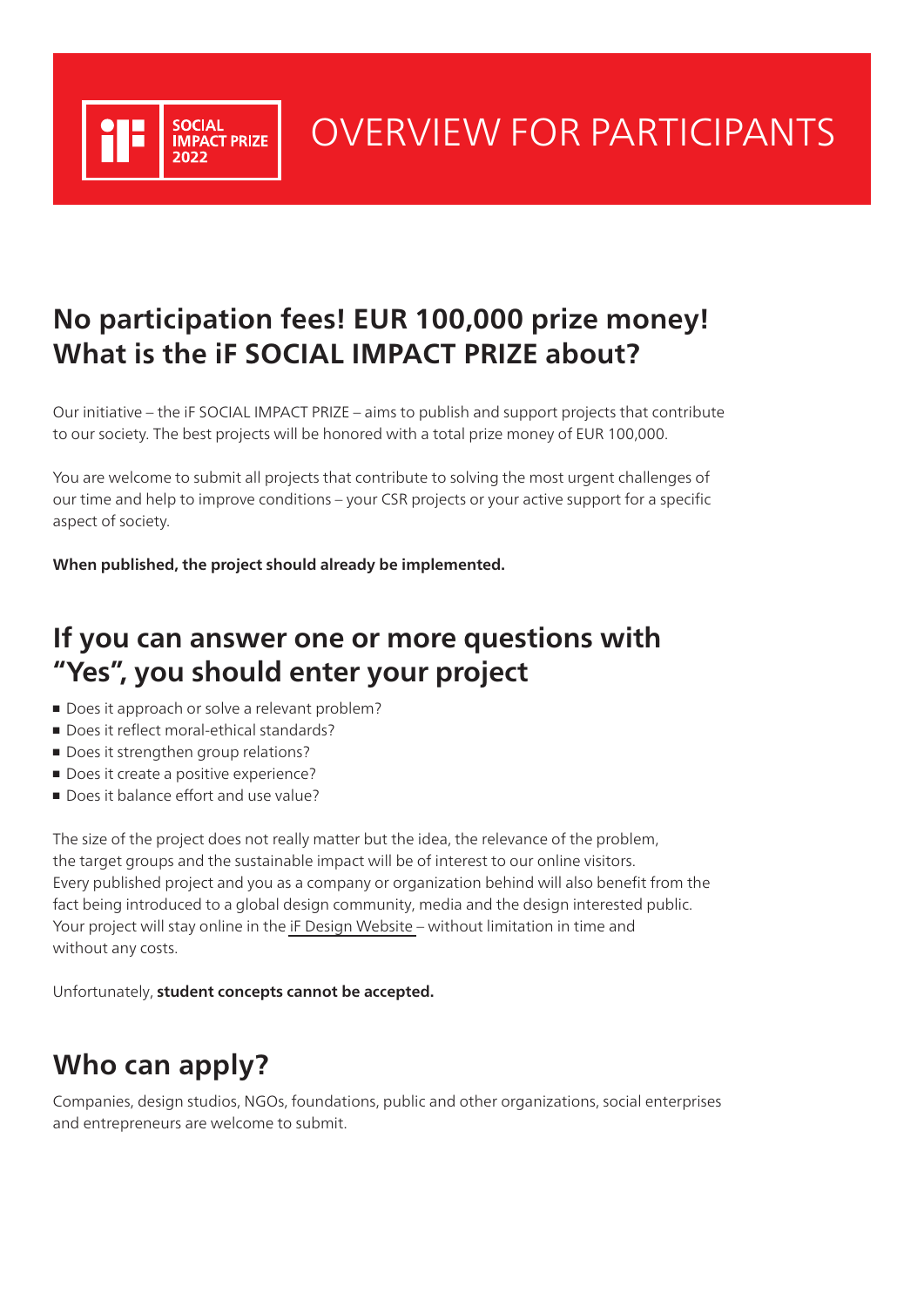### **Benefits: What do you get?**

If you apply for the iF SOCIAL IMPACT PRIZE, you can benefit from advantages which help to boost your project:

| <b>Application</b><br>Your application is free of charge.                                                                           | <b>Your Published Project</b><br>Your project will be shown<br>on the iF Design Website unlimited<br>in time. | <b>Communication Support</b><br>Your project will be introduced to a<br>global design community, media and<br>the design-interested public. |
|-------------------------------------------------------------------------------------------------------------------------------------|---------------------------------------------------------------------------------------------------------------|---------------------------------------------------------------------------------------------------------------------------------------------|
| iF Jury Feedback Chart<br>Projects selected by the jury will<br>receive their individual jury report<br>for each supported project. | <b>Prize Money</b><br>You can win a share of EUR 100,000<br>in prize money.                                   | <b>Updates</b><br>You can update your project with<br>latest videos, photos or news.                                                        |

## **Categories: Sustainable Development Goals of the UNITED NATIONS (Goal 1-15)**



**More**: https://www.un.org/sustainabledevelopment/sustainable-development-goals/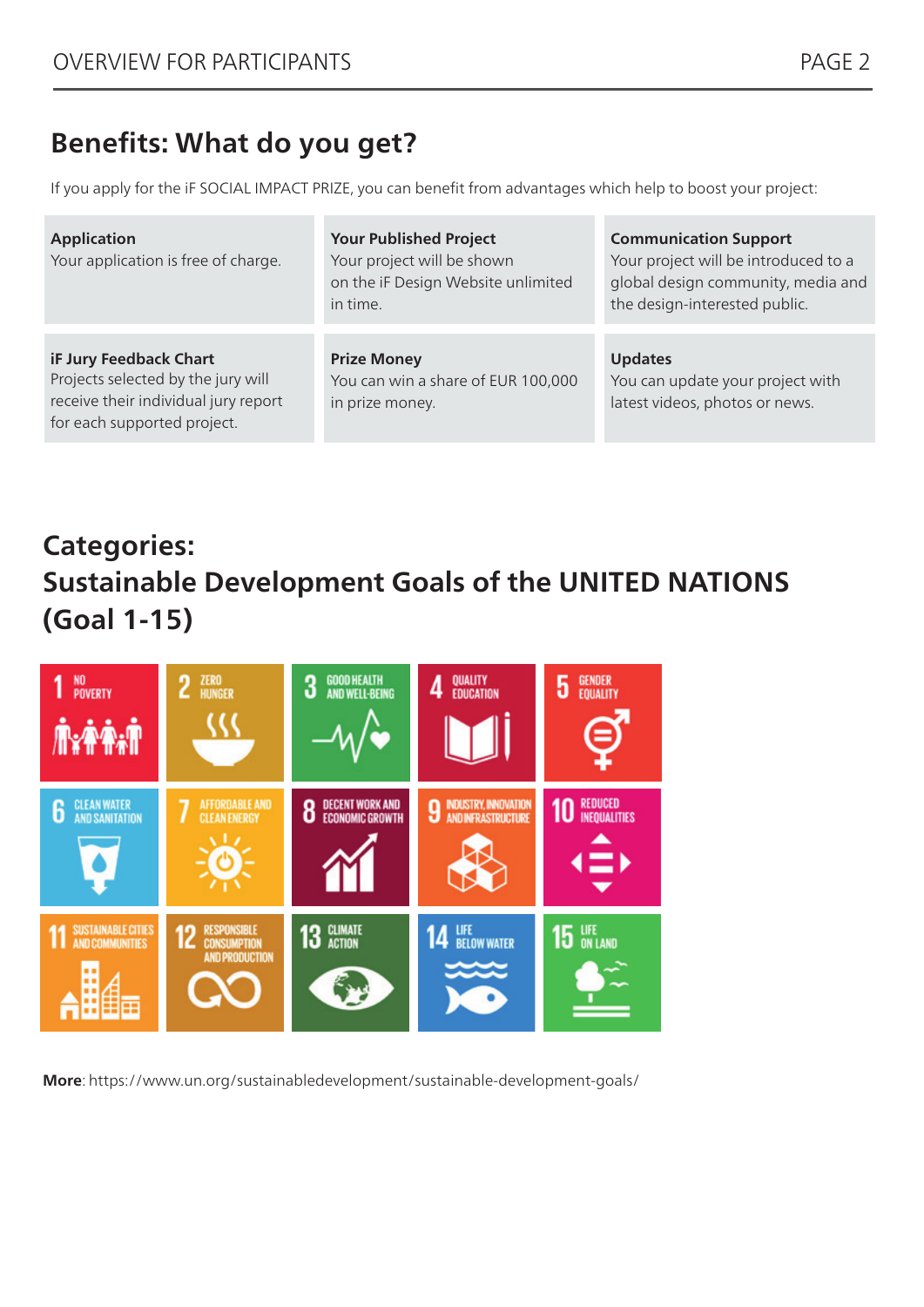## **Evaluation Criteria**

Our iF Scorecard will serve as the basis for the jury evaluation. The five criteria a will be used by the jurors to give scores to individual aspects of each entry.

### **Example of Evaluation**



### **Problem-solving**

#### **Does it solve a problem?**

- Degree of innovation
- Degree of elaboration
- Uniqueness
- Use value and usability

### **Reasonable effort**

#### **Does it balance effort and use value?**

- Efficient use of resources
- Feasibility and ease of implementation
- Long-term perspective

### **Moral-ethical standards**

#### **Does it reflect or promote high moral-ethical standards?**

- Human dignity
- Respect for the individual justice and fairness
- Awareness of environmental standards
- Social responsibility

### **Solidarity**

#### **Does it strengthen group relations?**

- Sensivity for cultural traditions and power relations
- Concern for common goals and the collective
- Addressing social conflict through dialogue

### **Beneficial experiences**

#### **Does it create a positive experience?**

- Respect for the individual, justice + fairness, positive experience and fun
- Aesthectical potential,
- spatial ambience
- Social responsibility, comfort and pleasure